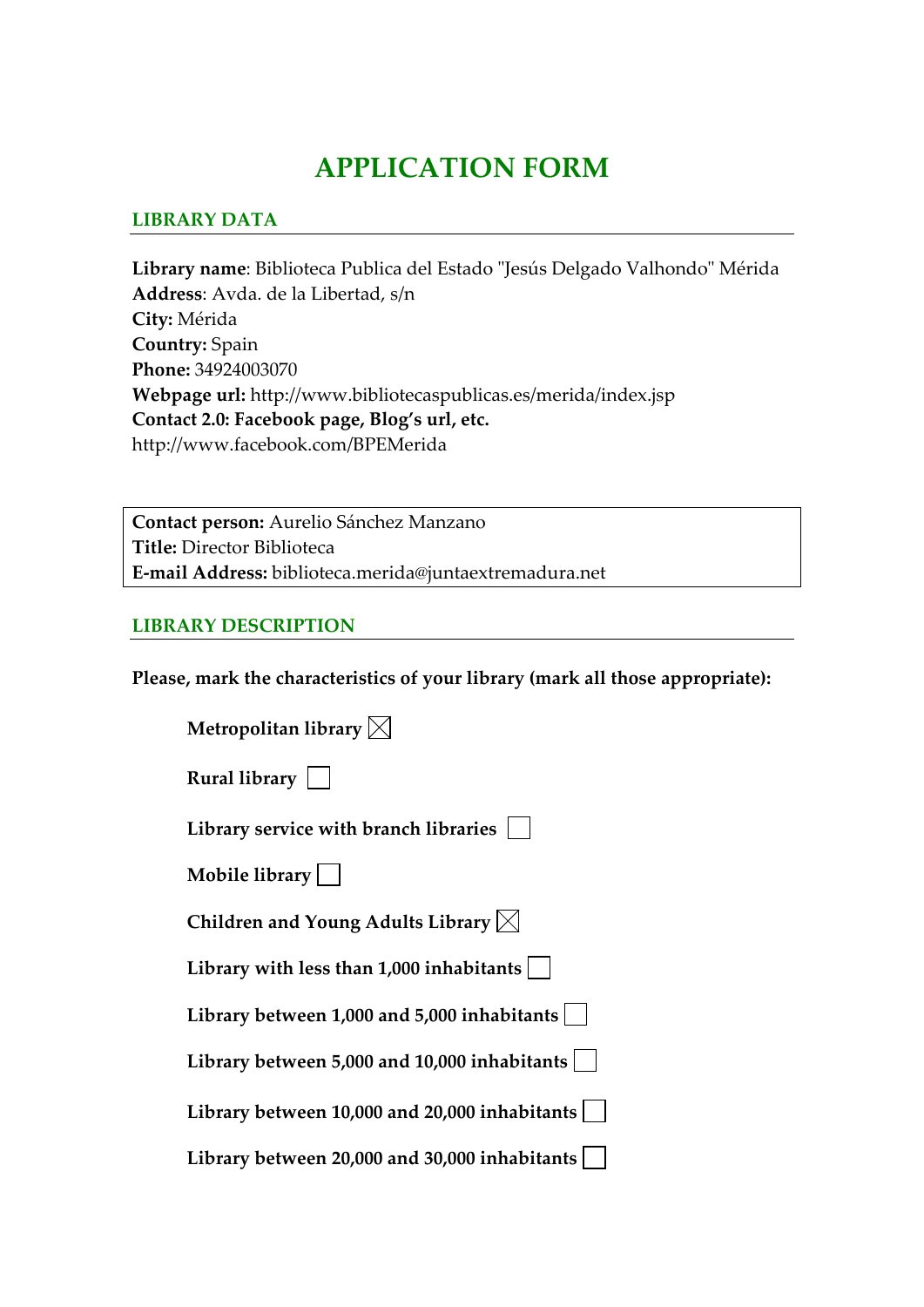| Library between 30,000 and 100,000 inhabitants $\boxtimes$ |  |  |  |  |
|------------------------------------------------------------|--|--|--|--|
|------------------------------------------------------------|--|--|--|--|

**Library between 100,000 and 200,000 inhabitants**

**Library between 200,000 and 500,000 inhabitants**

**Library with more than 500,000 inhabitants**

# **MORE INFORMATION**

**Please, tell us a bit more about your library, pictures are also welcome:** 

#### **Short description:**

State Public Library "Jesus Delgado Valhondo" was created by Ministerial Order of December 15, 1977, opened on 6 May 1999, its ownership is a state as part of the Spanish Library and transferred its management to the Junta de Extremadura, framed within the law Library of Extremadura and, therefore, is also part of the Library System of Extremadura. Since July 2005 catalog is part of the four libraries (Extremadura, State Public Library Badajoz "Bartholomew J. Garcia," State Public Library Cáceres "Rodriguez Monino / Mary Brey"), with the possibility to integrate other.

#### **Current library programs:**

- ‐ Proyecto Tic‐Tac. These devices are adapted for people with special needs.
- ‐ The EFQM Excellence Model.
- ‐ Librae. Proposed establishment of an Integrated Library Management in Free Software.
- ‐ Promotion of reading.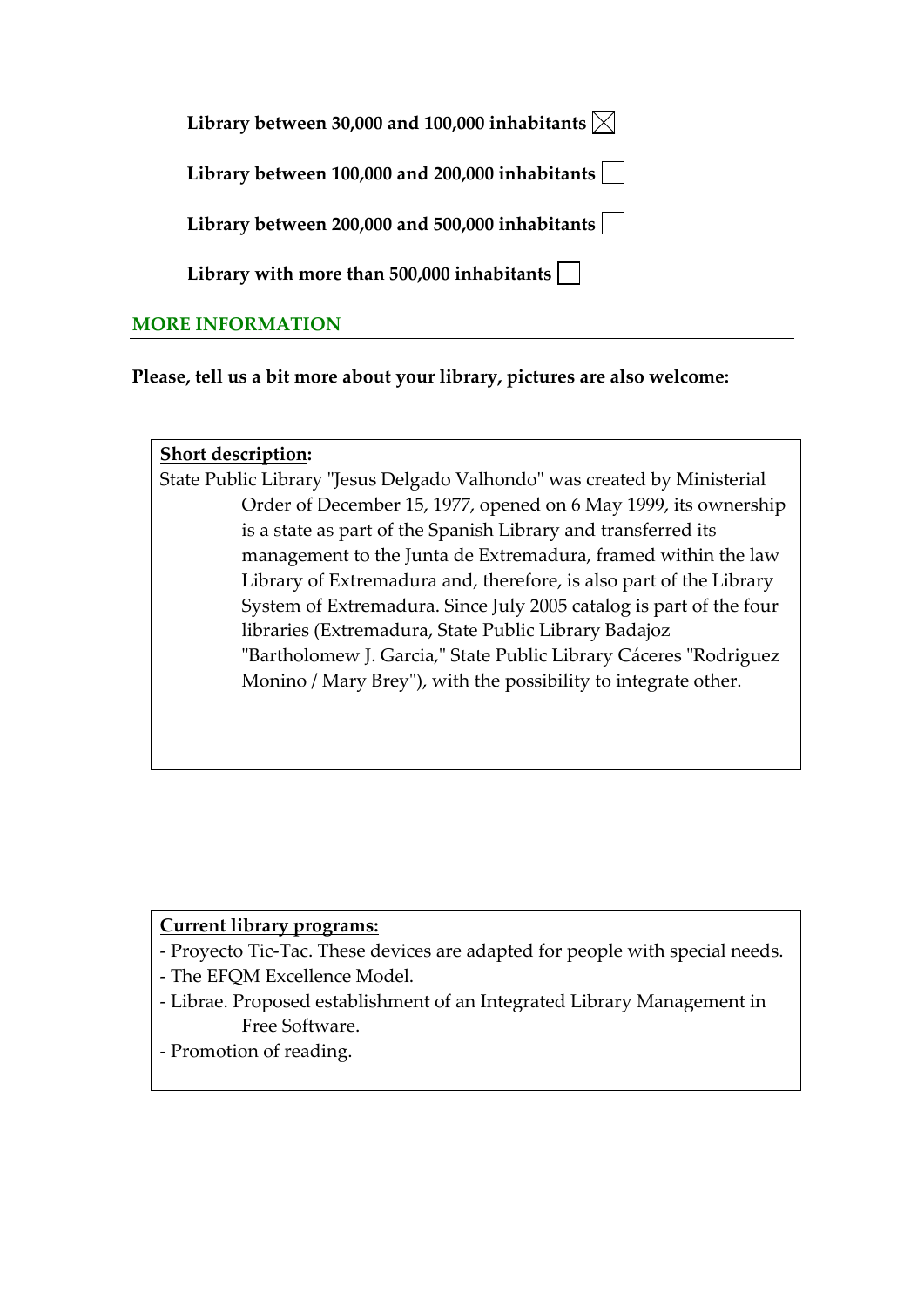# **Please tell us about the kind of activities you would be interested in doing with your sister library:**

‐ Programs to promote reading.

‐ Accessibility. Considering the diversity and uniqueness of individuals, to make the library an instrument of cultural diffusion and integration with special attention to linguistic minorities.

‐ The development of new technologies. New services and new ways of delivering traditional.

‐ Quality. As a commitment to improved management, making quality through contracts with citizens (charters) and / or evaluation of services with the implementation of models of excellence in the management of the library.

**Languages your staff speaks:** Spanish and English

## **Languages users speak/read:**

Spanish, Fransh, English

#### **Preferred countries for cooperation:**

Portugal, Romania, Finland, Ireland, Czech Republic, Poland...

## **Please, tell us a bit about the features of the library that ideally you would like to cooperate with:**

Programs to promote reading between the younger. Interculturalism. Quality in Services. Free Soware library management.

# **EUROPEAN UNION PROGRAMS**

**Please, indicate if you are searching partners in other countries for any European Union project:** 



**If yes, for which projects?:**